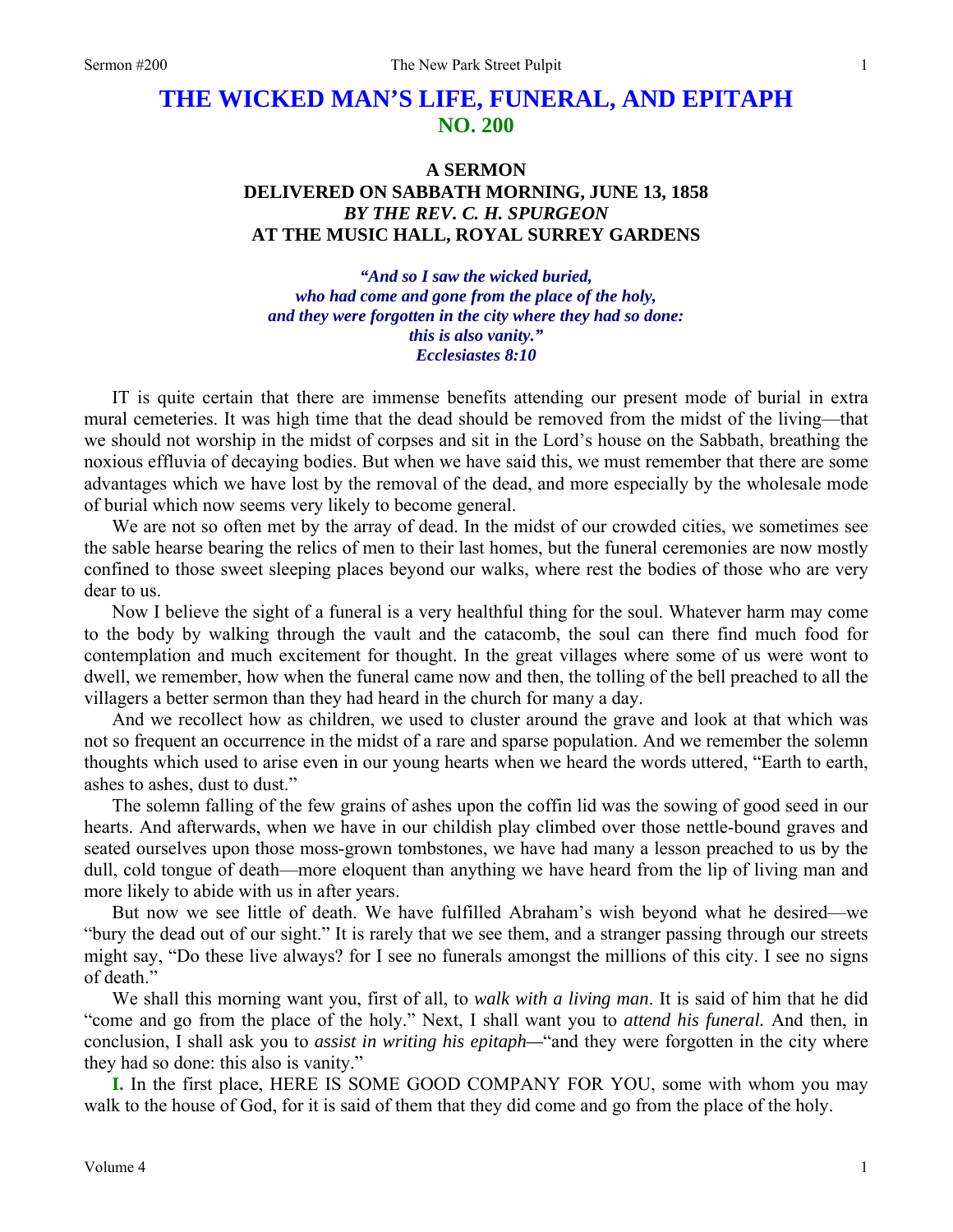By this, I think we may understand the place where the righteous meet to worship God. God's house may be called "the place of the holy." Still, if we confine ourselves strictly to the Hebrew, and to the connection, it appears that by the "place of the holy" is intended the judgment seat—the place where the magistrate dispenses justice.

And alas! there be some wicked who come and go even to the place of judgment, to judge their fellow sinners. And we may with equal propriety consider it in a third sense to represent the pulpit, which should be "the place of the holy." But we have seen the wicked come and go even from the pulpit, though God had never commanded them to declare His statutes.

In the first place, we will take this as representing the *house of God*. What a sight it is to see the great crowds coming up to the sanctuary of the Lord. I am sure, as we saw the multitudes coming up to the house of God, there must have been a peculiar thrill of joy pass through our hearts. It reminds us of the ancient gathering in Zion's temple when thither the tribes went up, the tribes of the Lord, to worship at the sanctuary of God.

Oh! it is a noble sight when with joy and gladness we see the young and the old, the grey-headed and the children, all of them pressing forward in one eager throng to worship the Lord of Hosts and listen to the voice of His sacred oracle. But your pleasure must have a great deal of alloy if you stop for a moment and dissect the congregation. Pull the goodly mass in sunder—in a heap it sparkles like gold. Pull aside the threads, and alas! you will see that there are some not made of the precious metal for, "We have seen the wicked come and go from the place of the holy."

Gathered in this throng this morning we have here men who almost profane the spot in which they are found. Last night's revelry has left its impression upon their countenances. We have others who will, before this day is closed, be cursing God in the house of Satan. There be many found here who have during this week been spending their time in lying, cheating, and swindling in the midst of their business. I doubt not there are some here who have taken every advantage that was possible of their fellow men—and if they have not come within the clutches of the law, it certainly has not been their fault.

We have, too, I doubt not, in such a multitude—yea, I may speak with confidence—we have people here who have, during the past week and at other times, defiled themselves with sins that we will not mention, for it were a shame for us to speak of the things which are done of them in secret. Little do we know when we look here from this pulpit—it looks like one great field of flowers, fair to look upon how many a root of deadly henbane and noxious nightshade grows here. And though you all look fair and goodly, yet "I have seen the wicked come and go from the place of the holy."

Shall we just take the wicked man's arm and walk with him to the house of God? When he begins to go, if he is one who has neglected going in his childhood, which perhaps is not extremely likely—when he begins to go even in his childhood, or whenever you choose to mention—you will notice that he is not often affected by the sound of the ministry. He goes up to the chapel with flippancy and mirth. He goes to it as he would to a theater or any other place of amusement, as a means of passing away his Sabbath and killing time.

Merrily he trips in there, but I have seen the wicked man when he went away look far differently from what he did when he entered. His plumes had been trailed in the dust. As he walks home there is no more flippancy and lightness, for he says, "Surely the Lord God has been in that place and I have been compelled to tremble. I went to scoff, but I am obliged, in coming away, to confess that there is a power in religion and the services of God's house are not all dullness after all."

Perhaps you have hoped good of this man. But alas! he forgot it all and cast away all his impressions. And he came again the next Sunday and that time he felt again. Again the arrow of the Lord seemed to stick fast in his heart. But alas! it was like the rushing of water. There was a mark for a moment, but his heart was soon healed—he felt not the blow.

And as for persuading him to salvation, he was like the deaf adder, "Charm we never so wisely," he would not regard us so as to turn from his ways. And I have seen him come and go till years have rolled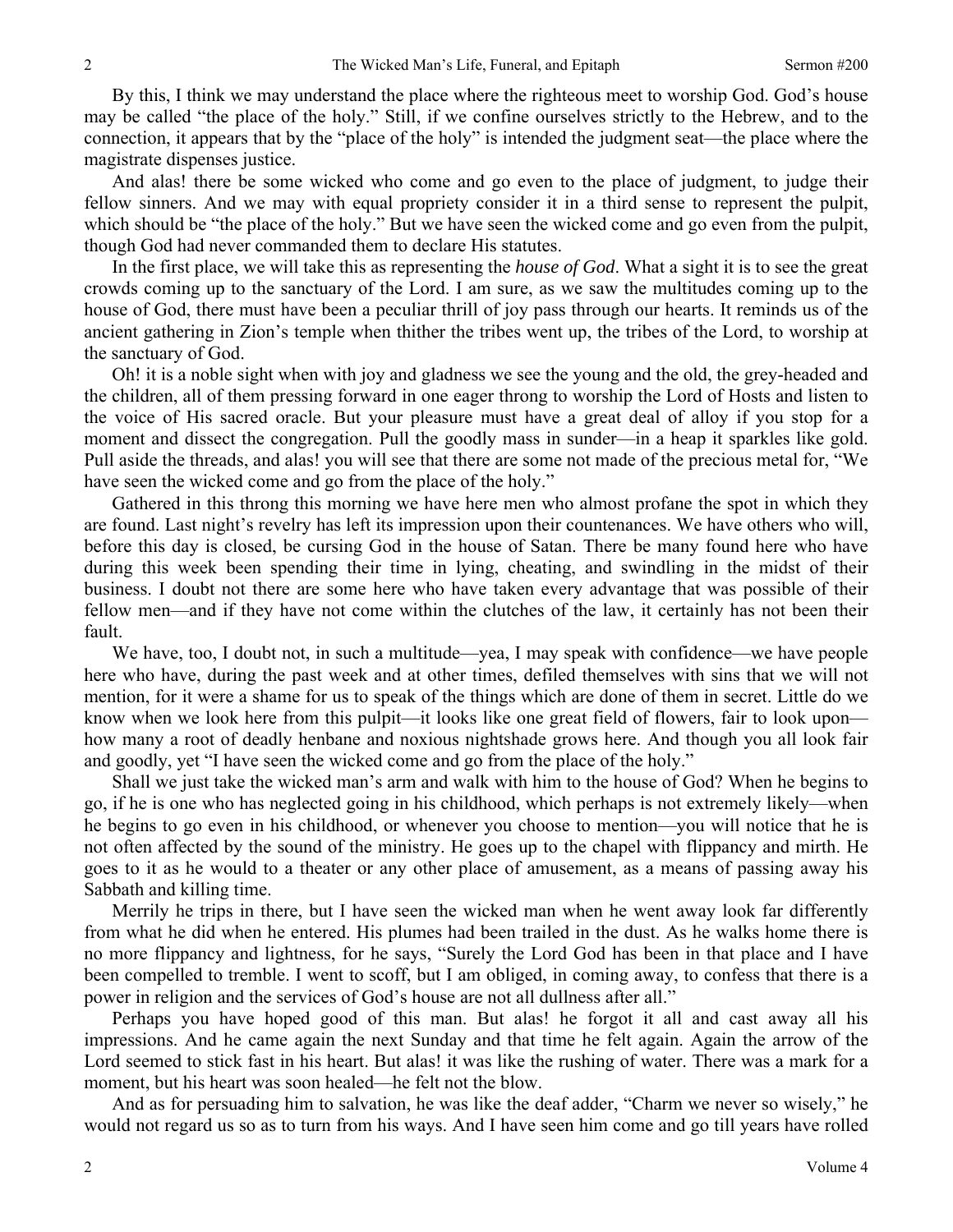over his head—and he has still filled his seat and the minister is still preaching—but in his case preaching in vain.

Still are the tears of mercy flowing for him. Still are the thunders of justice launched against him, but he abides just as he was. In him there is no change except this—that now he grows hard and callous. You do not now hear him say that he trembles under the Word—not he. He is like a horse that has been in the battle, he fears not the noise of the drum nor the rolling of the smoke, and cares not for the din of the cannon.

He comes up, he hears a faithful warning and he says, "What of it? this is for the wicked." He hears an affectionate invitation and he says, "Go thy way, when I have a more convenient season I will send for thee." And so he comes and goes up to the house of God and back again. Like the door upon its hinges, he turns into the sanctuary today, and out of it tomorrow. "He comes and goes from the place of the holy."

It may be, however, he goes even further. Almost persuaded to be a Christian by some sermon from a Paul, he trembles at his feet. He thinks he really repents. He unites himself with the Christian church he makes a profession of religion—but alas! his heart has never been changed. The sow is washed, but it is the sow still. The dog has been driven from its vomit, but its doggish nature is there the same. The Ethiopian is clothed in a white garment, but he has not changed his skin. The leopard has been covered all over, but he has not washed his spots away. He is the same as ever he was.

He goes to the baptismal pool a black sinner and he comes out of it the same. He goes to the table of the Lord a deceiver. He eats the bread and drinks the wine, and he returns the same. Sacrament after Sacrament passes away. The Holy Eucharist is broken in his presence, he receives it, but he comes and he goes—for he receives it not in the love of it. He is a stranger to vital godliness, and as a wicked man "he comes and he goes from the place of the holy."

But is it not a marvellous thing that men should be able to do this? I have sometimes heard a preacher so earnestly put the matter of salvation before men, that I have said, "Surely they must see this." I have heard him plead as though he pleaded for his own life and I have said, "Surely they must feel this."

And I have turned round and I have seen the handkerchief used to brush away the tear, and I have said, "Good must follow this." You have brought your own friends under the sound of the Word and you have prayed the whole sermon through that the arrow may reach the white and penetrate the center of the mark. And you said to yourself, "What an appropriate discourse."

Still you kept on praying and you were pleased to see that there was some emotion. You said "Oh, it will touch his heart at last." But is it not strange that though wooed by love divine, man will not melt. Though thundered at by Sinai's own terrific thunderbolts, they will not tremble? Yea, though Christ Himself incarnate in the flesh should preach again, yet would they not regard Him, and mayhap would treat Him today as their parents did but yesterday, when they dragged Him out of the city and would have cast Him headlong from the summit of the mount on which the city was builded.

I have seen the wicked come and go from the place of the holy till his conscience was seared as with a hot iron. I have seen him come and go from the place of the holy till he had become harder than the nether millstone—till he was past feeling—given up "to work all manner of uncleanness with greediness."

But now we are going to change our journey. Instead of going to the house of God, we will go another way. I have seen the wicked go to the place of the holy, that is to the *judgment bench*. We have had glaring instances even in the criminal calendar of men who have been seen sitting on a judgment bench one day and in a short time they have been standing at the dock themselves.

I have wondered what must be the peculiar feelings of a man who officiates as a judge, knowing that he who judges has been a law-breaker himself. A wicked man, a greedy, lustful, drunken man—you know such are to be discovered among petty magistrates. We have known these sit and condemn the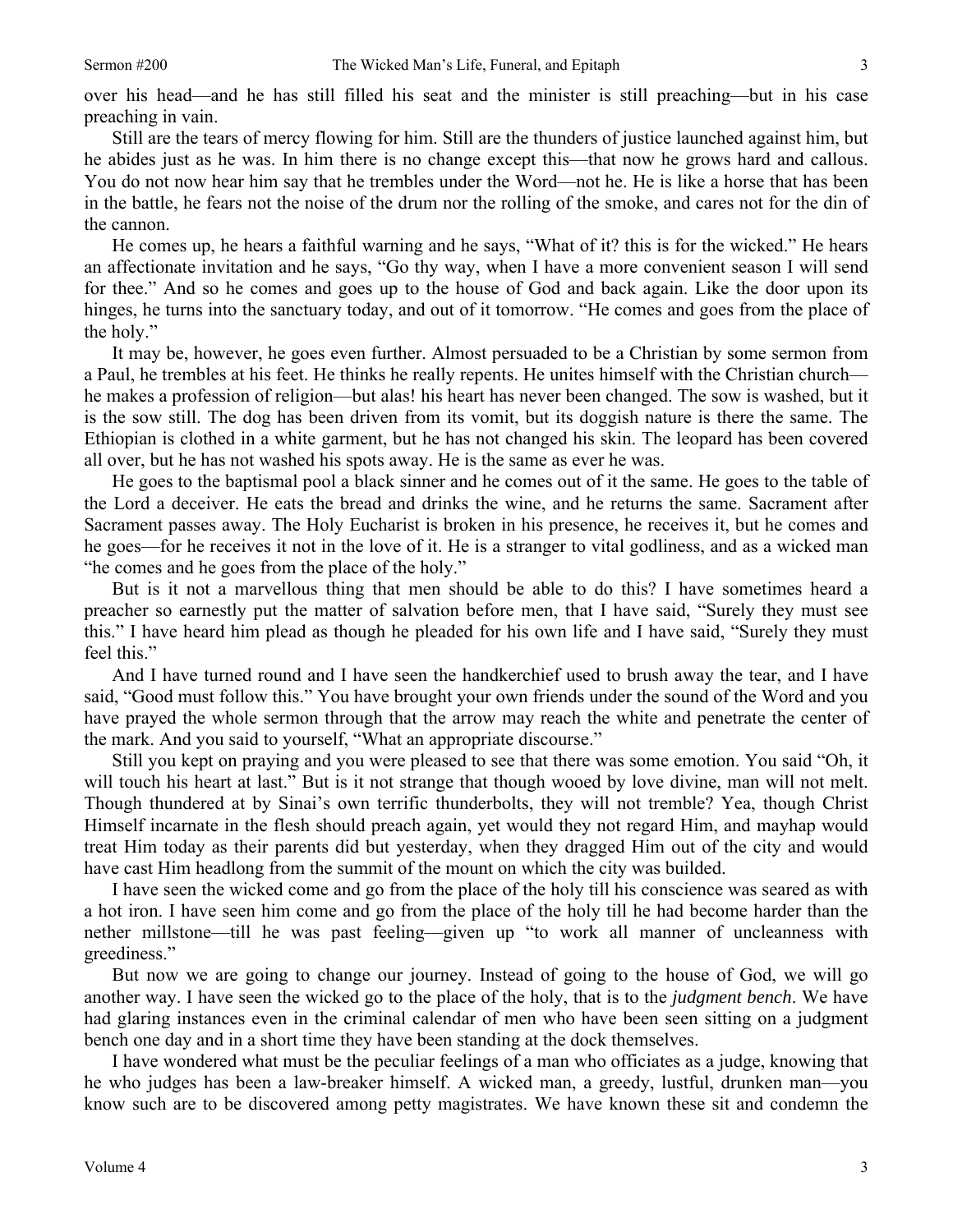drunkard, when, had the world known how they went to bed the night before, they would have said of them, "Thou that judgest another does the same things thyself."

There have been instances known of men who have condemned a poor wretch for shooting a rabbit or stealing a few pheasants' eggs, or some enormous crime like that—and they themselves have been robbing the coffers of the bank, embezzling funds to an immense extent, and cheating everybody. How singular they must feel.

One would think it must be a very strange emotion that passes over a man when he executes the law upon one which he knows ought to be executed upon himself. And yet, I have seen the wicked come and go from the holy place, until he came to think that his sins were not sins—that the poor must be severely upbraided for their iniquities—that what he called the lower classes must be kept in check, not thinking that there are none so low as those who condemn others whilst they do the same things themselves.

Speaking about checks and barriers, when neither check nor barrier were of any use to himself talking of curbing others and of judging righteous judgment—when had righteous judgment been carried out to the letter, he would himself have been the prisoner and not have been honored with a commission from government. Ah! is it not a sight that we may well look at, when we see justice perverted and the law turned upside down by men who "come and go from the place of the holy."

But the third case is still worse. "I have seen the wicked come and go from the place of the holy" that is, the *pulpit*. If there is a place under high heaven more holy than another, it is the pulpit where the Gospel is preached. This is the Thermophylae of Christendom. Here must the great battle be fought between Christ's church and the invading hosts of a wicked world. This is the last vestige of anything sacred that is left to us.

We have no altars now. Christ is our Altar—but we have a pulpit still left, a place which, when a man enters, he might well put off his shoes from his feet, for the place whereon he stands is holy. Consecrated by a Savior's presence, established by the clearness and the force of an apostle's eloquence, maintained and upheld by the faithfulness and fervor of a succession of evangelists who, like stars, have marked the era in which they lived and stamped it with their names—the pulpit is handed down to those of us who occupy it now with a prestige of everything that is great and holy.

Yet I have seen the wicked come and go from it. Alas! if there be a sinner that is hardened, it is the man that sins and occupies his pulpit. We have heard of such a man living in the commission of the foulest sins and at length has been discovered. And yet such is the filthiness of mankind, that when he began to preach to the people again, they clustered round the beast for the mere sake of hearing what he would say to them.

We have known cases, too, where men, when convicted to their own forehead, have unblushingly persevered in proclaiming a Gospel which their lives denied. And perhaps these are the hardest of all sinners to deal with. But if the garment be once defiled, then away with all thoughts of the pulpit then! He must be clean who ministers at the altar. Every saint must be holy, but he, holiest of all, who seeks to serve his God. Yet, we must mourn to say it, the church of God, every now and then, has had a sun that was black instead of white, and a moon that was as a clot of blood, instead of being full of fairness and beauty.

Happy the church when God gives her holy ministers. But unhappy the church where wicked men preside. I know ministers to this day, however, who know more about fishing rods than they do about chapters in the Bible—more about fox-hounds than about hunting after men's souls. They understand a great deal more of the spring and the net than they do of the net for catching souls, or earnest exhortations for men to flee from the wrath to come.

We know such even now—still uproarious at a farmer's dinner, still the very loudest to give the toast and clash the glass, still mightiest among the mighty of the found, of the gay, the wild, and the dissolute. Pity on the church that still allows it! Happy the day when all such persons shall be purged from the pulpit. Then shall it stand forth "clear as the sun, fair as the moon, and terrible as an army with banners." "I have seen the wicked come and go from the place of the holy."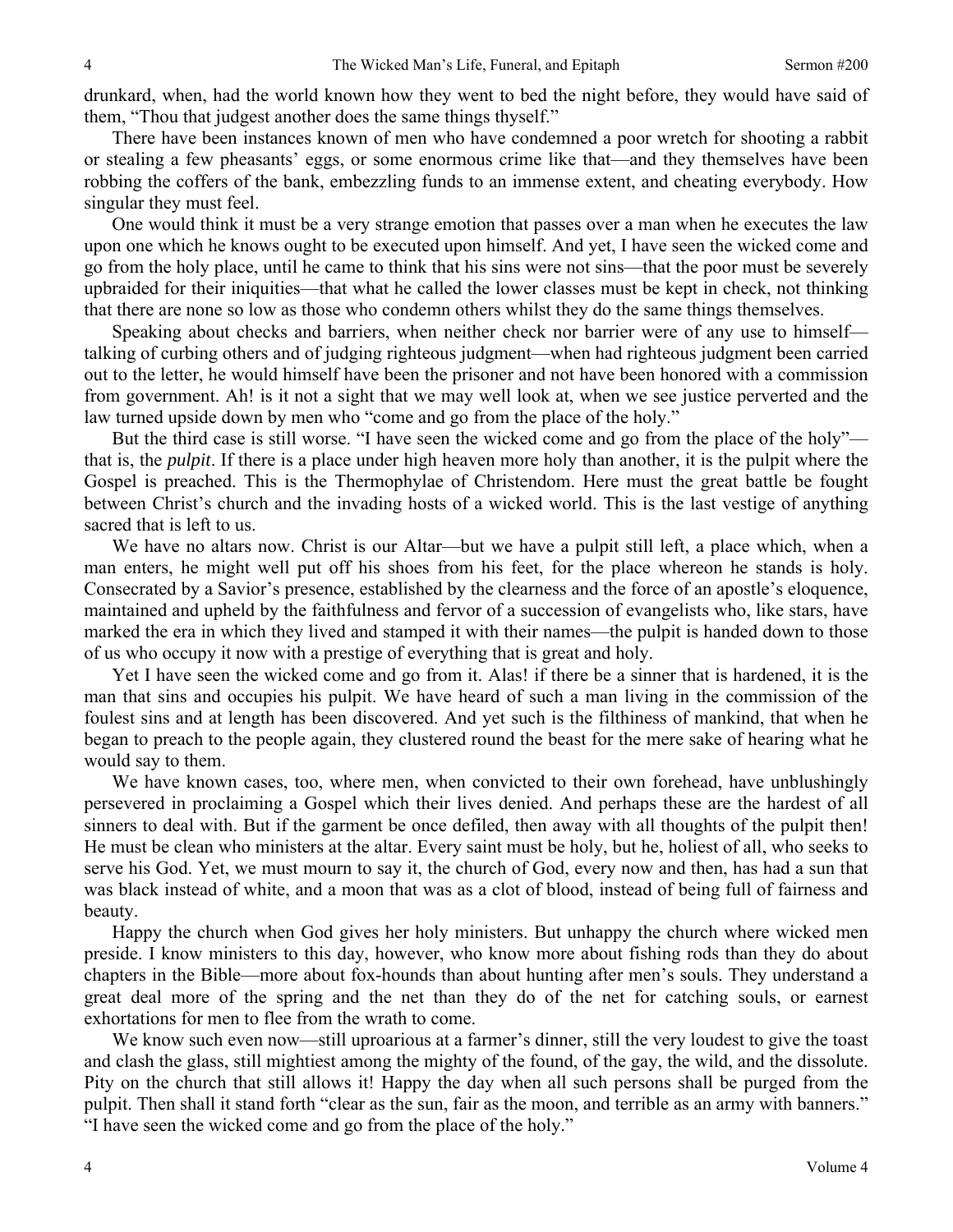## **II.** And now WE ARE GOING TO HIS FUNERAL.

I shall want you to attend it. You need not be particular about having on a hat but or being arrayed in garments of mourning. It does not matter for the wretch we are going to bury. There is no need for any very great outward signs of mourning, for he will be forgotten even in the city where he has done this therefore we need not particularly mourn for him. Let us first go to the funeral and look at the outward ceremonial. We will suppose one or two cases.

There is a man who has come and gone from the place of the holy. He has made a very blazing profession. He has been a county magistrate. Now, do you see what a stir is made about his poor bones? There is the hearse covered with plumes and there follows a long string of carriages. The country people stare to see such a long train of carriages coming to follow one poor worm to its resting place.

What pomp! What grandeur! See how the place of worship is hung with black. There seems to be intense mourning made over this man. Will you just think of it for a minute—and who are they mourning for? A hypocrite! Whom is all this pomp for? For one who was a wicked man—a man who made a pretension of religion—a man who judged others and who ought to have been condemned himself.

All this pomp for putrid clay. And what is it more or better than that? When such a man dies, ought he not to be buried with the burial of an ass? Let him be drawn and dragged from the gates of the city. What has he to do with pomp? At the head of the mournful cavalcade is Beelzebub, leading the procession, and looking back with twinkling eye, and leer of malicious joy, says, "Here is fine pomp to conduct a soul to hell with!"

Ah! plumes and hearse for the man who is being conducted to his last abode in Tophet! A string of carriages to do honor to the man whom God has cursed in life and cursed in death—for the hope of the hypocrite is evermore an accursed one. And a bell is ringing, and the clergyman is reading the funeral service, and is burying the man "in sure and certain hope."

Oh! what a laugh rings up from somewhere a little lower down than the grave! "In sure and certain hope," says Satan, "Ha! Ha! your sure and certain hope is folly indeed. Trust to a bubble and hope to fly to the stars—trust to the wild winds, that they shall conduct you safely to heaven—but trust to such a hope as that and you are a madman indeed."

Oh! if we judged rightly, when a hypocrite died, we should do him no honor. If men could but see a little deeper than the skin and read the thoughts of the heart, they would not patronize this great, black lie and lead a long string of carriages through the streets. They would say, "No, the man was good for nothing, he was the outward skin without the life. He professed to be what he was not—he lived the scornful life of a deceiver. Let him have the burial of Jeconiah. Let him not have a funeral at all. Let him be cast away as loathsome carrion, for that is all he is."

Ah! when a godly man dies, you may make lamentation over him, you may well carry him with solemn pomp unto his grave for there is an odor in his bones, there is a sweet savor about him that even God delights in, for "precious in the sight of the LORD is the death of his saints." But the gilded hypocrite, the varnished deceiver, the well-accoutered wolf in sheep's clothing—away with pomp for him! Why should men bewail him? They do not do it—why should they pretend to do so, then, and give the outward semblance of a grief, where they feel none?

But possibly I may have seen the wicked man buried in a more quiet way. He is taken quietly to his tomb with as little pomp as possible, and he is with all decency and solemnity interred in the grave. And now listen to the minister. If he is a man of God, when he buries such a man as he ought to be buried, you do not hear a solitary word about the character of the deceased. You hear nothing at all about any hopes of everlasting life.

He is put into his grave. The minister well remembers how he did "come and go from the place of the holy." He recollects full well how he used to sit in the gallery and listen to his discourse. And there is one who weeps. And the minister stands there and weeps too, to think how all his labor has been lost, and one of his hearers has been destroyed—and that without hope.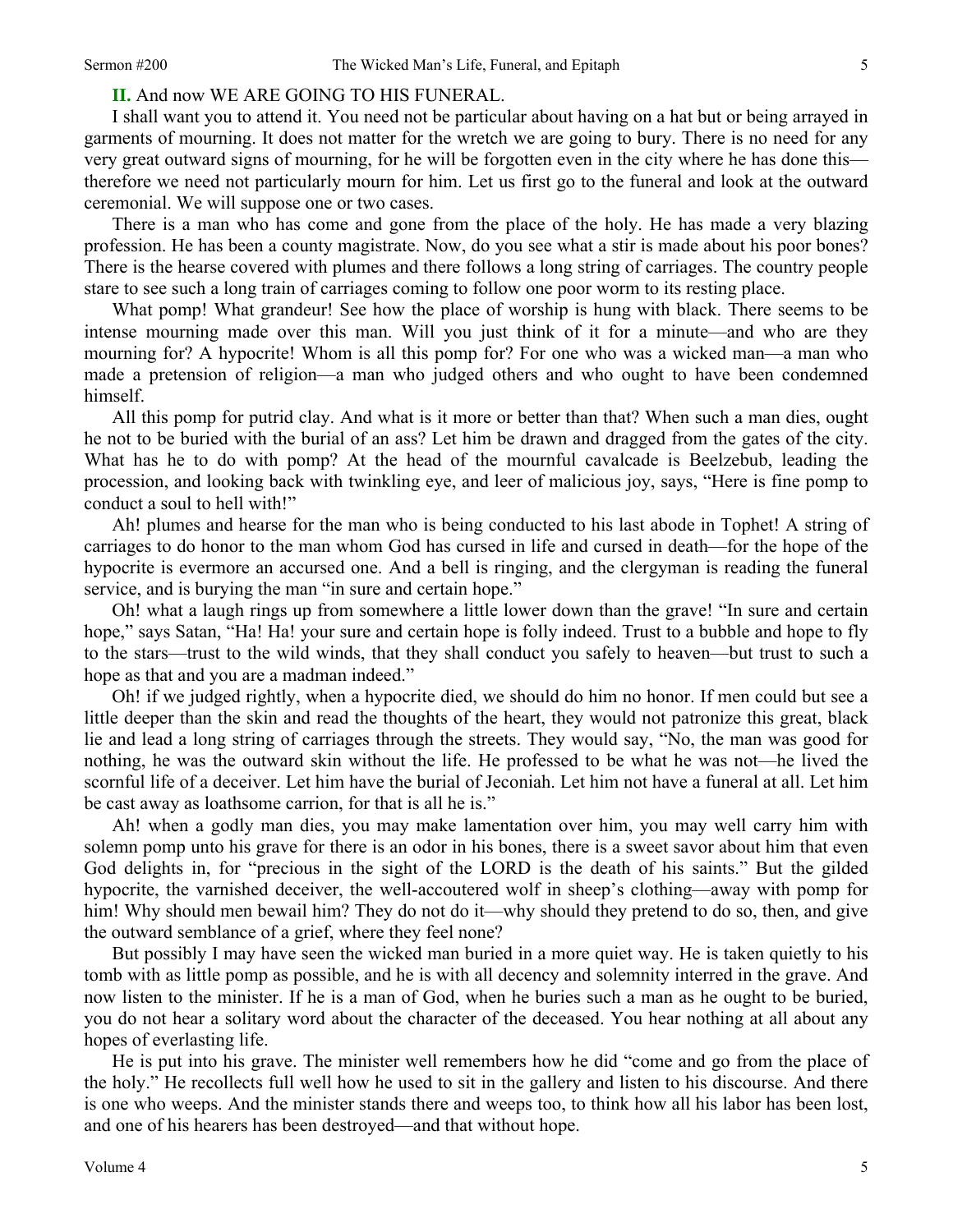But note how cautiously he speaks, even to the wife. He would give her all the hope he could, poor widow as she is, and he speaks very gentle. She says, "I hope my husband is in heaven." He holds his tongue. He is very silent. If he is of a sympathetic nature he will be quiet. And when he speaks about the deceased in his next Sunday's sermon, if he mentions him at all, he refers to him as a doubtful case—he uses him rather as a beacon than as an example, and bids other men beware how they presume to waste their opportunities and let the golden hours of their Sabbaths roll by disregarded.

"I have seen the wicked buried who have come and gone from the place of the holy." As for the pompous funeral, that was ludicrous. A man might almost laugh to see the folly of honoring the man who deserved to be dishonored, but as for the still and silent and truthful funeral, how sad it is!

But brethren, after all, we ought to judge ourselves very much in the light of our funerals. That is the way we judge other things. Look at your fields tomorrow. There is the flaunting poppy and there by the hedgerows are many flowers that lift their heads to the sun. Judging them by their leaf, you might prefer them to the sober colored wheat.

But wait until the funeral when the poppy shall be gathered and the weeds shall be bound up in a bundle to be burned—gathered into a heap in the field to be consumed, to be made into manure for the soil. But see the funeral of the wheat. What a magnificent funeral has the wheat-sheaf. "Harvest home" is shouted as it is carried to the garner, for it is a precious thing.

Even so let each of us so live, as considering that we must die. Oh, I would desire to live that when I leave this mortal state, men may say, "There is one gone who sought to make the world better. However rough his efforts might have been, he was an honest man. He sought to serve God and there lies he that feared not the face of man." I would have every Christian seek to win such a funeral as this—a funeral like Stephen's—"And devout men carried him to his sepulchre and made great lamentation over him."

I remember the funeral of one pastor—I attended it. Many ministers of the Gospel walked behind the coffin to attend their brother and pay honor to him. And then came a long string of members of the church, every one of whom wept as if they had lost a father. And I remember the solemn sermon that was preached in the chapel, all hung with black, when all of us wept because a great man had fallen that day in Israel.

We felt that a prince had been taken from us and we all said, like Elijah's servant, "My father, my father, the horses of Israel and the chariots thereof." But I have seen the wicked buried that have come and gone from the place of the holy and I saw nothing of this sort. I saw a flickering kind of sorrow, like the dying of a wick that is almost consumed.

I saw that those who paid a decent respect to the corpse did it for the widow's sake, and for the sake of them who were left behind. But if they could have dealt with the corpse as their nature seemed to dictate, they ought to have dealt with the man when living. They would have said, "Let him be buried at the dead of night. Let him have some unhallowed corner in the churchyard where the nettle long has grown. Let the frog croak o'er his tomb. Let the owl make her resting place o'er his sepulchre and let her hoot all night long, for hooted he well-deserves to be.

"Let no laurel and no cypress grow upon his grave, and let no rose twine itself as a sweet bower around the place where he sleeps. Let no cowslip and no lily of the valley deck the grass that covers him. There let him lie. Let not the green sward grow, but let the place be accursed where sleeps the hypocrite—for he deserves it—and even so let it be." "I have seen the wicked buried who have come and gone from the place of the holy."

But there is a sad thing yet to come. We must look a little deeper than the mere ceremonial of the burial and we shall see that there is a great deal more in some people's coffins besides their corpses. When old Robert Flockart was buried a few weeks ago in Edinburgh, he was buried as I think a Christian minister should be, for his old Bible and hymn book were placed upon the top of the coffin. Had he been a soldier, I suppose he would have had his sword put there. But he had been a Christian soldier and so they buried with him his Bible and hymn book as his trophies.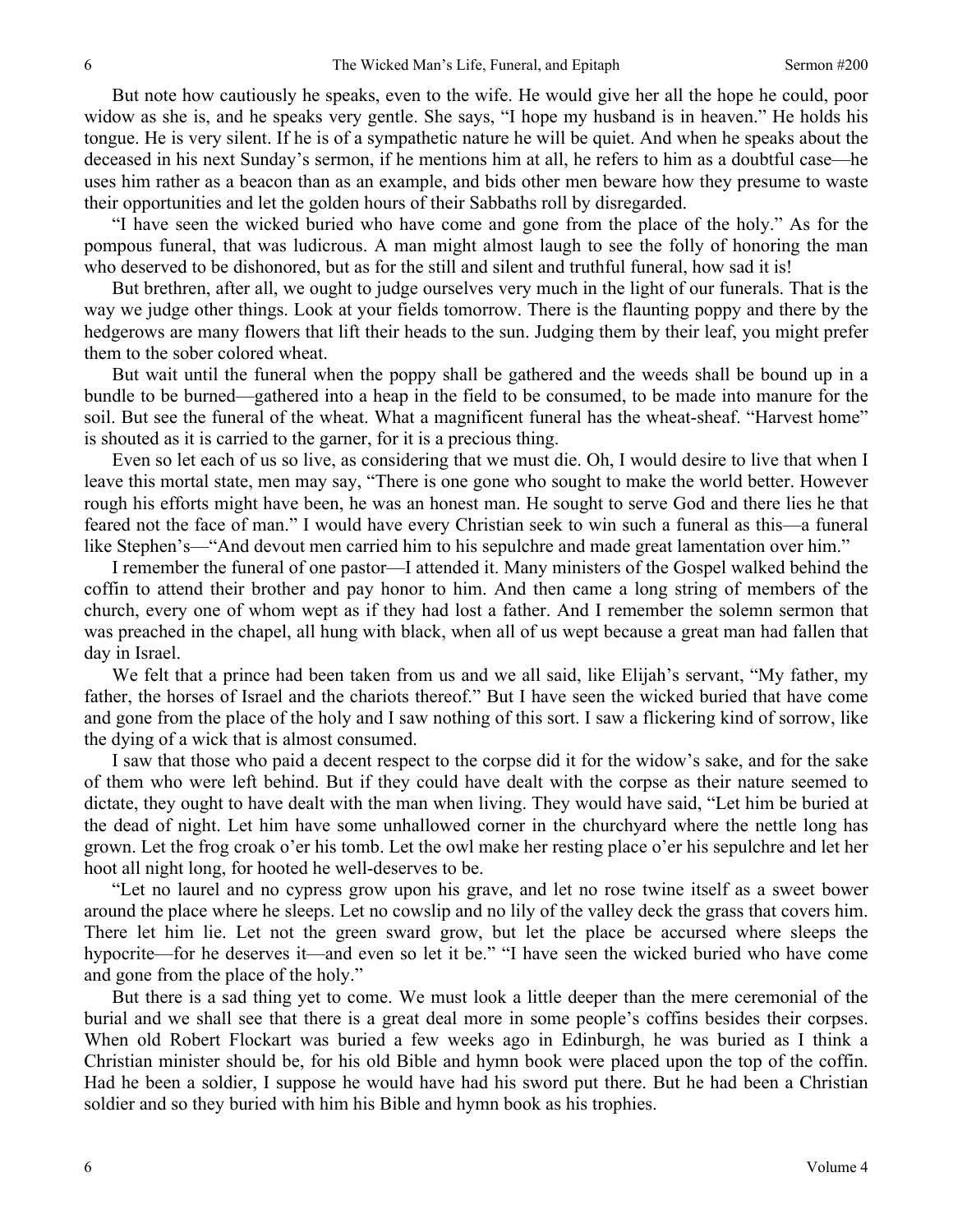It was well that such a trophy should be *on* that coffin. But there is a great deal, as I have said, *inside*  some people's coffins. If we had eyes to see invisible things and we could break the lid of the hypocrite's coffin, we should see a great deal there. There lie all his hopes. The wicked man may come and go from the place of the holy, but he has no hope of being saved.

He thought, because he had attended the place of the holy regularly, therefore he was safe for another world. There lie his hopes and they are to be buried with him. Of all the frightful things that a man can look upon, the face of a dead hope is the most horrible. A dead child is a pang indeed to a mother's heart. A dead wife or a dead husband to the heart of the bereaved must be sorrowful indeed.

But a coffin full of dead hopes—did you ever see such a load of misery carried to the grave as that? Wrapt in the same shroud, there lie all his dead pretensions. When he was here he made a pretension of being respectable. There lies his respect—he shall be a hissing and a reproach forever. He made a pretension of being sanctified, but the mask is now off and he stands in all his native blackness.

He made pretensions about being God's elect, but his election is discovered now to be a rejection. He thought himself to be clothed in the Savior's righteousness, but he finds that he justified himself— Christ had never given him His imputed righteousness. The tongue that prattled once so pleasantly concerning godliness is now silent.

That hypocritical eye that once flashed with the pretended fire of joy—it is all now dark, dark. That brain that thought of inventions to deceive—the worm shall feed on it. And that heart of his that once throbbed beneath ribs that were scarcely thick enough to hide the transparency of his hypocrisy shall now be devoured by demons. There are dead pretensions inside that rotting skeleton, and dead hopes too.

But there is one thing that sleeps with him in his coffin that he had set his heart upon. He had set his heart upon being known after he was gone. He thought surely after he had departed this life, he would be handed down to posterity and be remembered. Now read the text—"And they were forgotten in the city where they had so done."

There is his hope of fame. Every man likes to live a little longer than his life—Englishmen especially—for there is scarcely to be found a rock in all England up which even a goat might scarcely climb, where there may not be discovered the initials of the names of men, who never had any other mode of attaining to fame—and therefore thought they would inscribe their names there.

Go where you will, you find men attempting to be known. And this is the reason why many people write in newspapers, else they never would be known. A hundred little inventions we all of us have for keeping our names going after we are dead. But with the wicked man it is all in vain. He shall be forgotten. He has done nothing to make anybody remember him.

Ask the poor, "Do you remember So and so?" "Hard master, sir, very. He always cut us down to the last sixpence. And we do not wish to recollect him." Their children won't hear his name. They will forget him entirely. Ask the church, "Do you remember So and so? He was a member." "Well," says one, "I certainly remember him, his name was on the books, but we never had his heart. He used to come and go, but I never could talk with him. There was nothing spiritual in him. There was a great deal of sounding bell-metal and brass, but no gold. I never could discover that he had the 'root of the matter in him.' No one thinks of him and he will soon be forgotten."

The chapel grows old, there comes up another congregation, and somehow or other they talk about the old deacons that used to be there—who were good and holy men, and about the old lady that used to be so eminently useful in visiting the sick, about the young man who rose out of that church, who was so useful in the cause of God.

But you never hear mention made of *his* name. He is quite forgotten. When he died his name was struck out of the books—he was reported as being dead and all remembrance of him died with him. I have often noticed how soon wicked things die when the man dies who originated them.

Look at Voltaire's philosophy. With all the noise it made in his time—where is it now? There is just a little of it lingering, but it seems to have gone. And there was Tom Paine—who did his best to write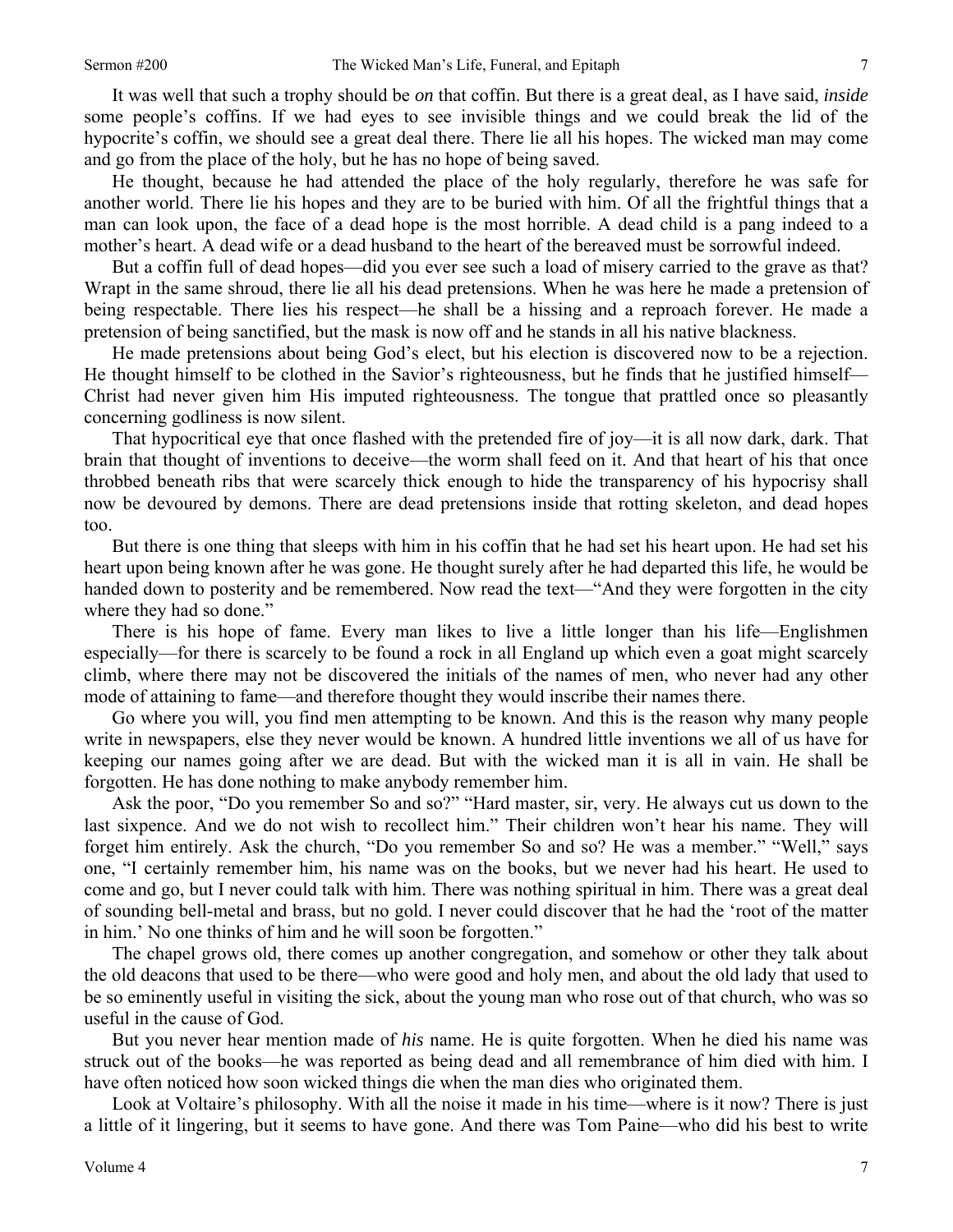his name in letters of damnation, and one would think he might have been remembered. But who cares for him now? Except amongst a few, here and there, his name has passed away.

And all the names of error, and heresy, and schism—where do they go? You hear about St. Austin to this day, but you never hear about the heretics he attacked. Everybody knows about Athanasius and how he stood up for the divinity of the Lord Jesus Christ. But we have almost forgotten the life of Arius, and scarcely ever think of those men who aided and abetted him in his folly.

Bad men die out quickly, for the world feels it is a good thing to be rid of them. They are not worth remembering. But the death of a good man—the man who was sincerely a Christian—how different is that! And when you see the body of a saint, if he has served God with all his might, how sweet it is to look upon him—ah, and to look upon his coffin too, or upon his tomb in after years.

Go into Bunhill fields and stand by the memorial of John Bunyan and you will say, "Ah! there lies the head that contained the brain which thought out that wondrous dream of the Pilgrim's Progress from the City of Destruction to the Better Land. There lies the hand that wrote those wondrous lines which depict the story of him who came at last to the land Beulah, and waded through the flood, and entered into the celestial city. And there are the eyelids which he once spoke of, when he said, "If I lie in prison until the moss grows on my eyelids, I will never make a promise to withhold from preaching."

And there are those bold eyes that penetrated the judge, when he said, "If you will let me out of prison today, I will preach again tomorrow, by the help of God." And there lies that loving hand that was ever ready to receive into communion all them who loved the Lord Jesus Christ. I love the hand that wrote the book, "*Water Baptism no Bar to Christian Communion*." I love him for that sake alone—and if he had written nothing else but that, I would say—"John Bunyan, be honored forever."

And there lies the feet that carried him up Snow Hill to go and make peace between a father and a son, in that cold day which cost him his life. Peace to his ashes! Wait, O John Bunyan, till your Master sends His angel to blow the trumpet, and methinks when the archangel sounds it, he will almost think of you, and this shall be a part of his joy, that honest John Bunyan, the greatest of all Englishmen, shall rise from his tomb at the blowing of that great trump.

You cannot say so of the wicked. What is a wicked man's body but a rotten piece of noisomeness? Put it away and thank God there are worms to eat such a thing up, and thank Him still more that there is a worm called Time, to eat up the evil influence and the accursed memory which such a man leaves behind him. "All this have I seen and applied my heart unto every work that is done."

**III.** We are to WRITE HIS EPITAPH and his epitaph is contained in these short words—"this also is vanity."

And now in a few words I will endeavor to show that it is vanity for a man to come and go from the house of God and yet have no true religion. If I made up my mind to hate God, to sin against Him, and to be lost at last, I would do it thoroughly, out and out. If I had determined to be damned, had calculated the chances, and made up my mind that it would be better to be cast away forever, I know there is one thing I would not do, I would not go to the house of God.

Why, if I made up my mind to be lost, what is the good of going there to be teased about it? If the preacher is faithful, he will prick my conscience and wake me up. If I am determined and have made up my mind to be lost, let me go to hell as easily as I can—what need is there that my conscience should be pricked and this great stone laid in my way to keep me from going there?

Besides, I hold that for a man who has no love for the house of God,, regularly to attend because he thinks it is respectable, is just one of the most pitiful kinds of drudgery that can be met with. If I did not love the house of God, I would not go there. If it were not a delight to me to be found in the sanctuary of God, singing of His praise and hearing of His Word, I would stop away.

To be seen going to chapel twice on the Sabbath, sitting as God's people sit, rising when they rise, and singing about what you do not feel—hearing that which pricks your conscience and listening to the reading of promises that do not belong to you—hearing about heaven, that is not yours, being frightened with hell, which is to be yours forever—why, the man is just a born fool who goes to the house of God,